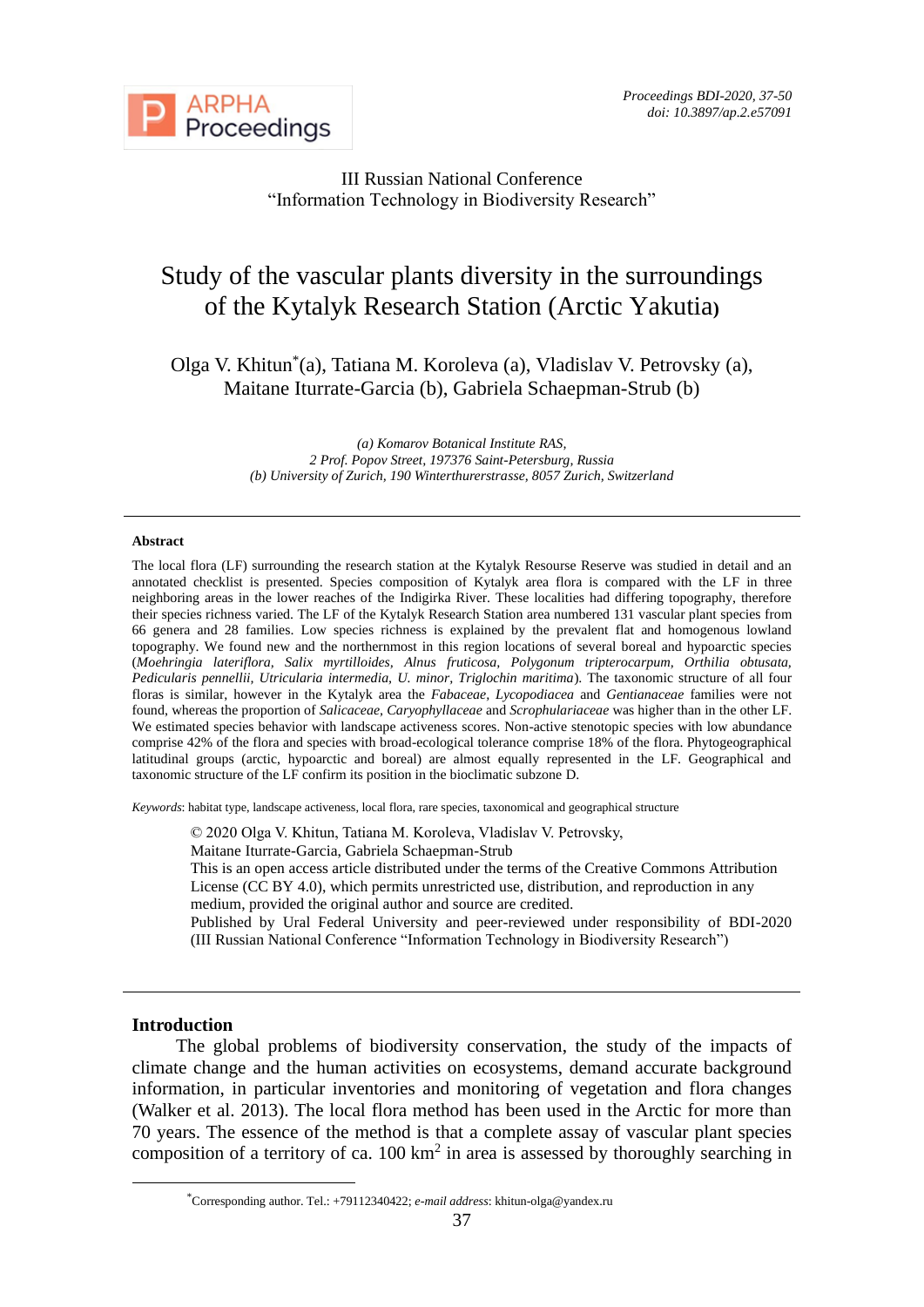all the habitat types present in the region with consistent repetition (Khitun et al. 2016). Following the initiative of B.A. Yurtsev, a network of local floras (LF) was established in the Russian Arctic and this currently includes 318 sites and allows analysis of various floristic parameters (Yurtsev et al. 2001; Khitun et al. 2018). However, the density of this network is uneven.

The flora in the lower reaches of the Indigirka River was poorly investigated. Therefore, in 2013–2014, we carried out surveys in four localities (Fig. 1):

1) surroundings of Chokurdakh village on the left bank of Indigirka (70°39′N; 147°53′E);

2) surroundings of Kytalyk Research Station on the left bank of the Berelekh River (70°49′N; 147°48′E);

3) surroundings of the Burulgin Cape on the right bank of Indigirka  $(70^{\circ}47'N;$ 148°45′E);

4) surroundings of Russkoe Ustje settlement in the Indigirka delta (71°07′N; 149°05′E).

Previous surveys in the surroundings of Chokurdakh (Boch and Tzareva 1974; Egorova et al. 1991), did not aim to assess the complete LF. Field work by Tatiana Koroleva in 2013–2014 expanded the list of species from 133–167 (Boch and Tzareva 1974; Egorova et al. 1991) to 222. Annotated species check-list from Chokurdakh was recently published (Koroleva et al. 2019). Other LF assays are not yet published.

In this paper, we describe the LF of the surroundings of the Kytalyk Research Station (hereafter "Kytalyk"), present a checklist of the vascular species and compare this LF with three others. Intensive ecological and hydrological research is ongoing at the station (van Huissteden et al. 2005; Schirrmeister et al. 2012; de Klerk et al. 2014; Iturrate-Garcia et al. 2016; and many others), however, many of these works provide only very brief characteristic of vegetation and in some of them we found misidentified species. There were no floristic inventory in this area. An anonymous list of species, circulating at the station, numbers about 40 species and contains only the most notable and dominant species. Therefore, it is important to publish the complete list of species for this area. Olga Khitun, M. Iturrate-Garcia and G. Schaepman-Strub carried out floristic survey in the summer of 2013. Earlier, we discussed theoretical nuances of the study of this LF (Khitun et al. 2014). The area is very homogenous in topography; lacking many habitats, present in other studied localities. However, these lowland wetlands are spread throughout the area, which is much larger than the standard sampling size of LF, so there is no constraint to consider them as comparable with other LFs.

The aim of this paper is to describe the diversity and the specific of vascular plant flora of Kytalyk, show its spatial differentiation, its taxonomic, geographic and ecological structure and to compare with neighboring LFs.

### **Material and methods**

#### *Study area*

The Kytalyk Research Station is located within the Kytalyk Resource Reserve. The reserve was organized in Allaikhovskii district by the order of Yakutian government in 1996 with the financial support from the WWF. The main aim of the Resource Reserve is wetlands conservation and preservation of Yakutian populations of endangered avian species, such as Siberian Crane, Brent Goose, Spectacled Eider, Steller's Eider, Ross's Gull, etc. The Reserve consists of coastal part and the Berelekh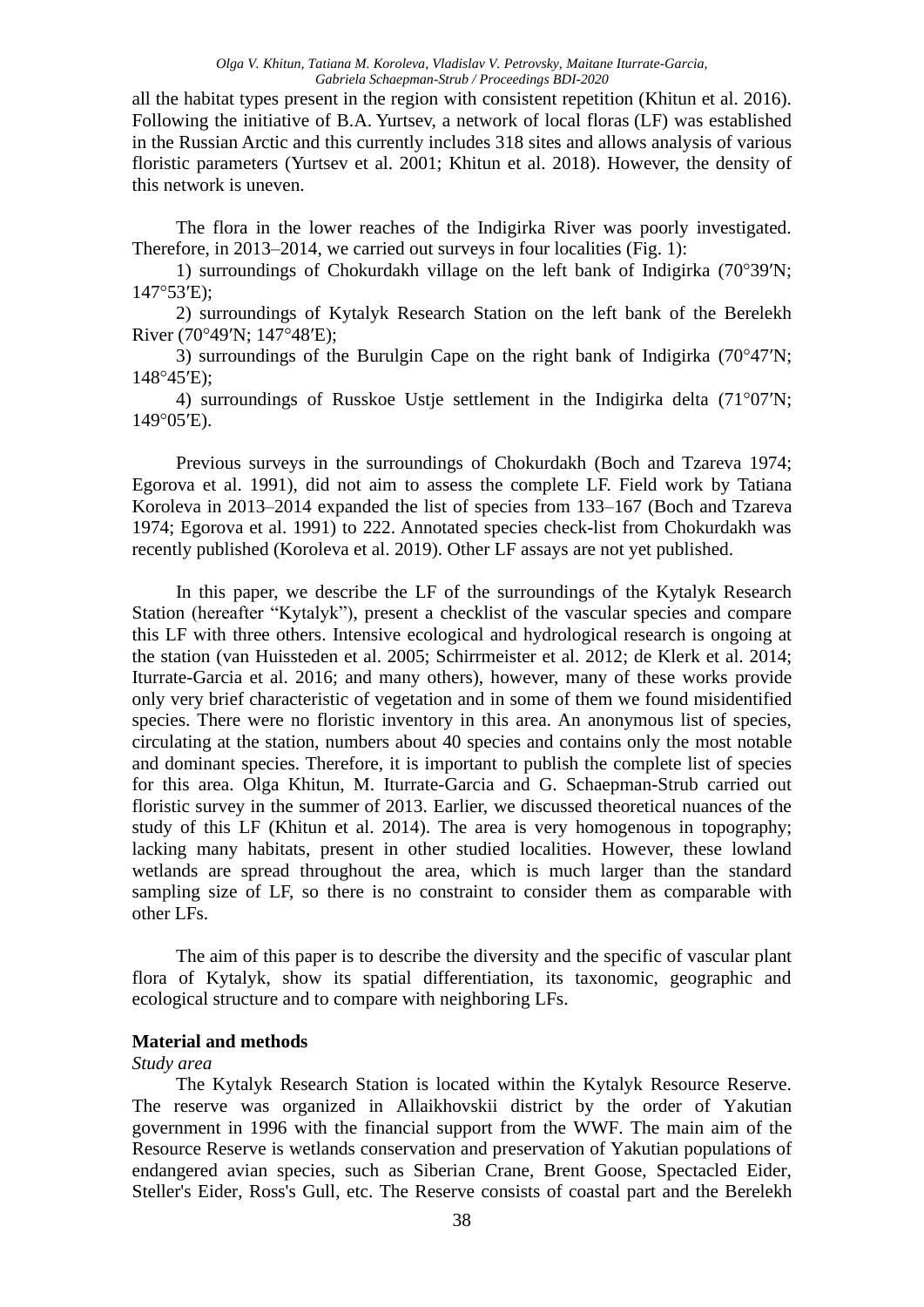River valley. We studied the flora of the latter. The Kytalyk station is located on the left bank of the Berelekh River, which is a tributary of Indigirka (Fig. 1).



**Figure 1.** Location of the studied local floras (left) and satellite image of the surroundings of the Kytalyk Research Station (right).

The climate of the Indigirka Lowland is characterized by a high degree of continentality (Gavrilova 1998). Climate data for this area according to the site "Pogoda i klimat" [\(http://www.pogodaiklimat.ru/history/21946.htm\)](http://www.pogodaiklimat.ru/history/21946.htm) is only collected at the Chokurdakh weather station, WMO 21946. For the period 1996 to 2013, the mean annual air temperature was –14.3°C, the mean January temperature was –32.9°C and the mean temperature of the warmest month, July was +10.5°C. The annual precipitation normally varies between 150–250 mm. Recent data indicates a slight warming trend (Koroleva et al. 2019). All four sites are situated in the continuous permafrost zone.

The landscapes in the surroundings of Chokurdah and Burulgin Cape are the most diverse, as outreaches of, respectively, the Allaikhovski and Kondakovski Highlands stretch there, providing greater variation of edaphic conditions. Surroundings of Russkoe Ustje and Kytalyk are monotonous lowlands. The altitude in Kytalyk varies between 3 and 30 m above sea level. The main landscape subdivisions in Kytalyk are:

1) floodplain and low terraces of the Berelekh River and its tributaries;

2) approximately 5.5 km in diameter alas depression (i.e. spacious drained lake basin) of the Holocene age with clearly pronounced polygonal structure, numerous thermokarst lakes and solitary pingos; within it two major levels with 1 to 1.5 m difference can be distinguished;

3) two elongated ridges 20 to 30 m above sea level height of late Pleistocene Ice Complex deposits, called Yedoma.

On the river terraces thermokarst processes are active. The riverbanks show thaw slumps. More detailed description of the periglacial and thermokarst features in surroundings of the station, is given in Schirrmeister et al. (2012).

According to the Circumpolar Arctic Vegetation Map (CAVM Team 2003), Kytalyk, Chokurdakh, and Cape Burulgin are part of bioclimatic subzone D, i.e. erect dwarf-shrub subzone; Russkoe Ustje lies at the southern border of the subzone C, i.e. hemiprostrate dwarf-shrub subzone.

### *Methods*

We thoroughly examined the localities by radial transects of various length (up to 10 km from base camp) aiming to visit all habitat types present in the region, with, if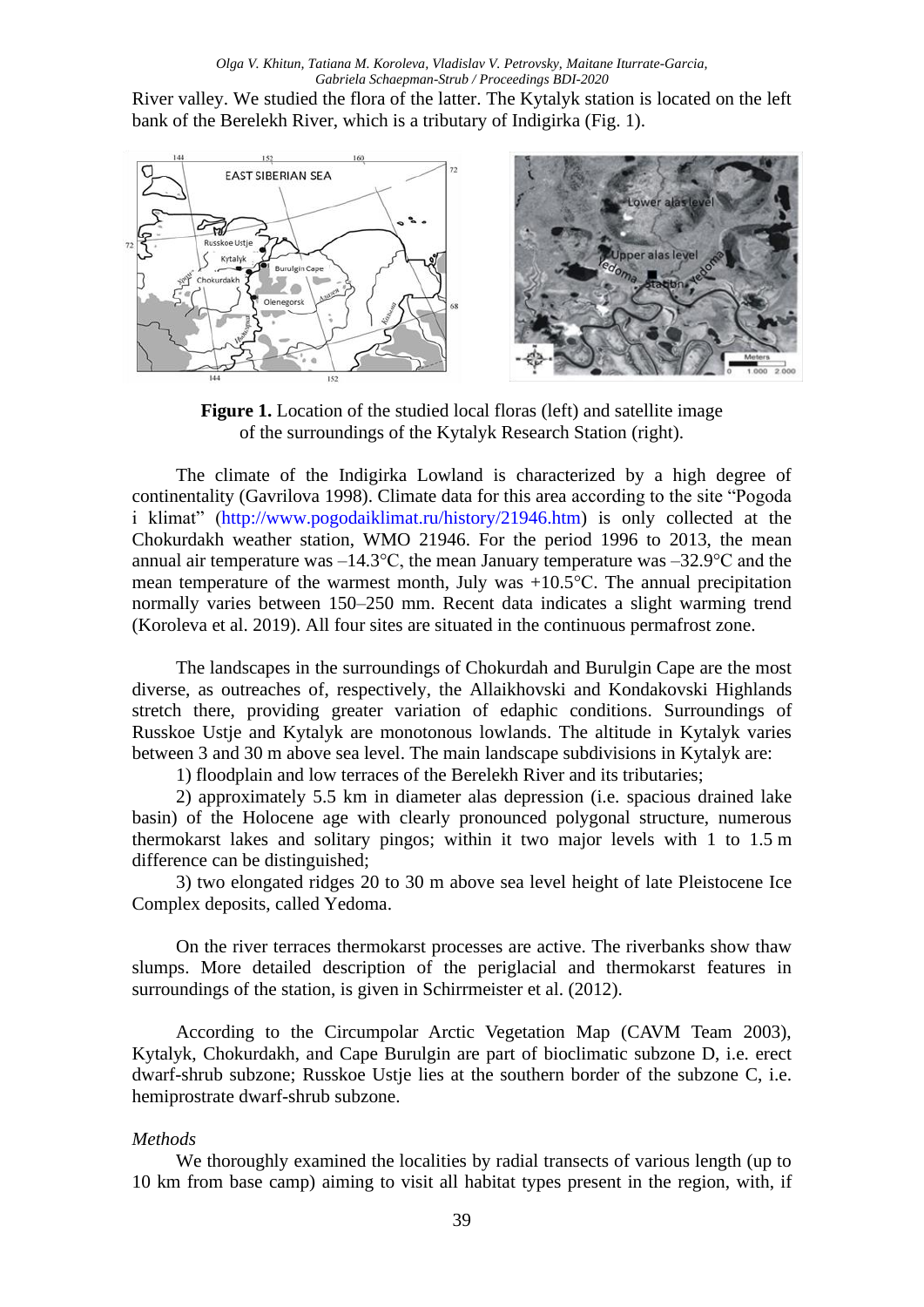possible, at least 5 replicas. We compiled species lists with records on species abundance in different habitats. We distinguished habitat types visually according to topography, hydrology and vegetation (Khitun 1998). Additionally, we established 5 x 5 m relevé plots in various habitat types to assess syntaxonomy of vegetation (not covered in this paper). In Kytalyk we studied spatial structure of local flora by distinguishing partial floras (Yurtsev 1987), that is sets of species of various habitat types. Similar work we did previously in the West Siberian Arctic (Khitun 1998). We obtained partial flora of certain habitat type by joining species lists compiled in habitats of this type.

To estimate the behavior of each species within the locality, we use the concept of 'landscape activeness' (Yurtsev 1968). It is a complex index based on three parameters:

1) ecological tolerance, or range of environmental conditions, which species can tolerate, i.e. range of habitats where species occur;

2) abundance;

3) constancy of species occurrence in its habitats.

We estimated ecological tolerance as percentage of habitat types where species occur, e.g. stenotopic species occur in <25% of all habitat types; hemi-stenotopic occur in 26–50% of habitat types, etc. Species got scores according to the table (Table 1), V is extremely active,  $IV -$  very active,  $III -$  moderately active,  $II -$  low active and I is non-active.

| Abundance | Ecological tolerance |        |                |        |                 |        |            |                 |       |               |
|-----------|----------------------|--------|----------------|--------|-----------------|--------|------------|-----------------|-------|---------------|
|           | Eurytopic            |        | Hemi-eurytopic |        | Hemi-stenotopic |        | Stenotopic |                 |       |               |
|           |                      |        |                |        |                 |        |            | Common habitats |       | Rare habitats |
|           | Perva-               | Spora- | Perva-         | Spora- | Perva-          | Spora- | Cons-      | Non-            | Cons- | Non-          |
|           | sive                 | dic    | sive           | dic    | sive            | dic    | tant       | constant        | tant  | constant      |
| Copious   |                      |        | IV             | IV     | Ш               | П      | Ш          | Н               | Н     |               |
| Sparse    | IV                   | IV     | Ш              | Ш      | Ш               | П      | Ш          |                 |       |               |
| Solitary  | Ш                    | П      |                |        |                 |        | П          |                 |       |               |

**Table 1.** Estimation of species activeness scores (modified after Yurtsev 1968).

Determination of species was mainly carried out in the field, however, herbarium vouchers were collected of all the species and these were checked in the laboratory. V.V. Petrovsky verified identification of difficult for determination species. Herbarium specimens are preserved in Komarov Botanical Institute. The nomenclature mainly follows Annotated Checklist of the Panarctic Flora (Elven 2007) as it was prepared by international team of specialists in arctic species, other databases are more focused on southern regions, however in clear cases we updated according to [Plants](http://www.theplantlist.org/) of the World Online (POWO, 2019). All species were assigned in phytogeographical (latitudinal) groups based on their distribution ranges; this work was done previously for LF network (Khitun et al. 2016).

## **Results**

The species richness of the four LF varies depending on topography of the sites. LF of Chokurdakh and the Burulgin Cape surroundings are the richest (222 and 240 species). Two lowland LF are essentially poorer: we found 150 species in Russkoe Ustje and 131 species in Kytalyk. Their poverty is merely explained by low diversity of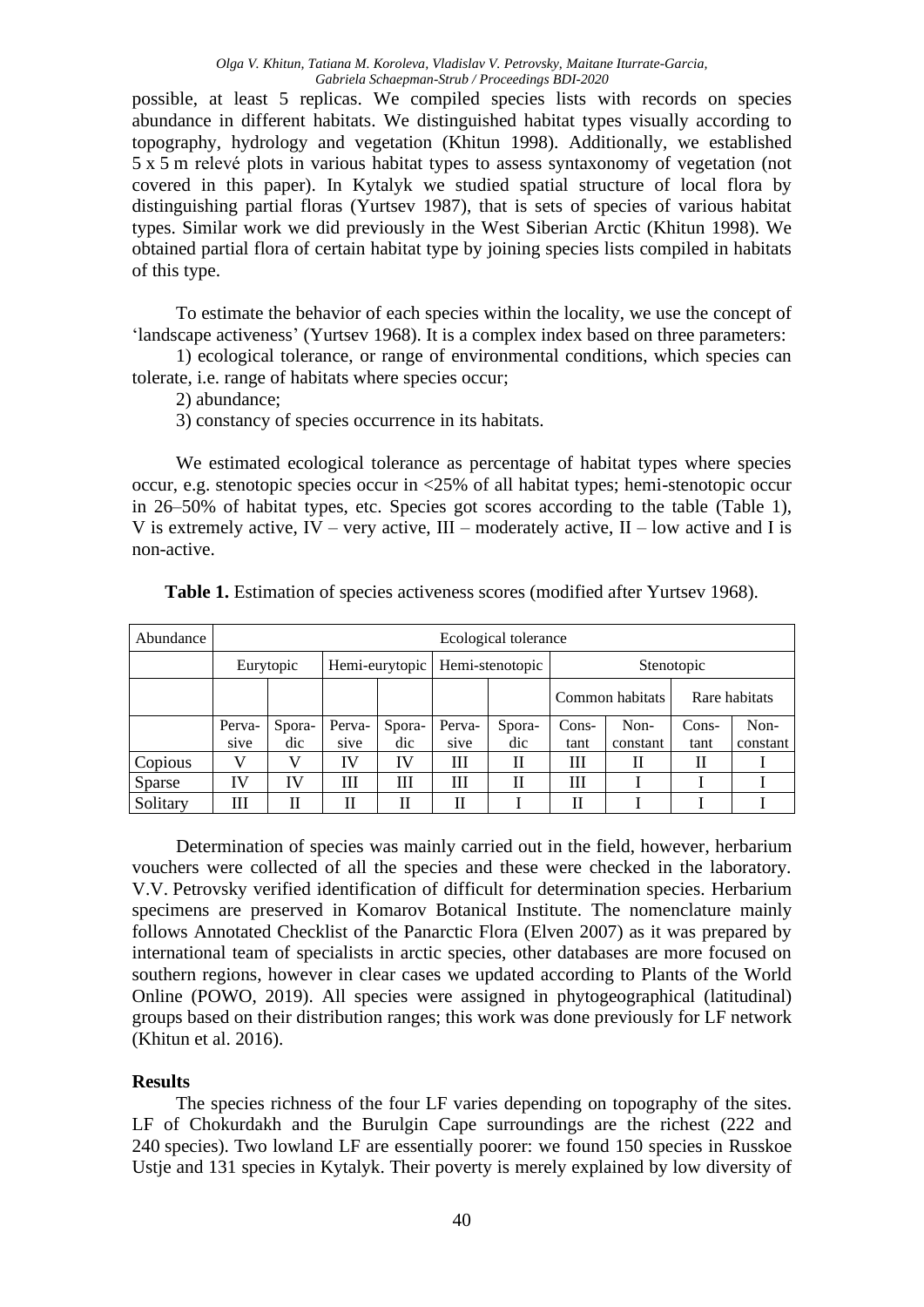habitats. We think, that additional 10–15 species can be found in Kytalyk if visit two remote pingos, which we did not reach.

We distinguished 12 habitat types in Kytalyk (Table 2). That is less than in lowland West Siberian Arctic, where 15–22 habitat types were distinguished and the richness of analogous types was somewhat higher there than in Kytalyk (Khitun 1998). Approximately 80% of the area in Kytalyk is occupied by polygonal tundra-mire complexes in alas depression and 20% by all other habitat types.

**Table 2.** Habitat types in Kytalyk and number of species (Nsp) in their partial floras.

| ID             | Habitat type and vegetation in it                                                                                                                                                                                                                                                                                                                                     | <b>Nsp</b> |
|----------------|-----------------------------------------------------------------------------------------------------------------------------------------------------------------------------------------------------------------------------------------------------------------------------------------------------------------------------------------------------------------------|------------|
| $\mathbf{1}$   | The top and gentle slopes of Yedoma ridge, relatively well-drained, mesic,<br>acidic soils, with earth hummocks and thick vegetation mat; occupied by<br>tussock tundra with Eriophorum vaginatum, Ledum decumbens, Betula exilis,<br>Salix pulchra, Calamagrostis holmii.                                                                                            | 31         |
| $\sqrt{2}$     | Polygons $(7 \times 8, 10 \times 12, 15 \times 15 \text{ m})$ in the high-centered polygonal tundra-<br>mire complexes, within the upper level of alas depression and on river terraces;<br>mesic acidic soils with thick peat horizon; with dwarf birch dominated<br>communities with thick moss mat (Dicranum spp., Polytrichum spp.)                               | 21         |
| 3              | Oligotrophic wet troughs (depressions) between polygons, present mainly in<br>alas depression and on lower river terraces, with shallow water, usually with<br>dense stand of sedges (Eriophorum angustifolium, Carex concolor).                                                                                                                                      | 12         |
| $\overline{4}$ | Rims of polygons in low centered polygonal complexes, present mainly at the<br>lower level of alas depression; wet, with herbaceous-dwarf-shrub-moss<br>(predominantly Sphagnum spp.) communities.                                                                                                                                                                    | 32         |
| 5              | Ponds-like central depressions of polygons in low-centered polygonal complex,<br>mainly at the lower alas level; occupied by mires with sedges (Carex<br>chordorrhiza, C. rotundata) and Amblystegiaceae-mosses.                                                                                                                                                      | 28         |
| 6              | Relatively short (15–20 m), rather steep (10–12 $^{\circ}$ ) and dry slopes of the ridge<br>and lower pingos are covered by ericoid dwarf-shrub dominated tundra with<br>abundance of low willow (Salix glauca) and herbs (Pyrola grandiflora,<br>Pedicularis capitata, Saxifraga nelsoniana, Bistorta plumosa, Valeriana<br>capitata) and well developed moss cover. | 39         |
| 7              | Long $(20-30 \text{ m})$ , steep $(10-12^{\circ})$ , dry slopes of the pingo. Rare habitat, we<br>visited only one such pingo; grass-herb-Dryas community without continuous<br>moss cover. Many herbs and grasses were found only here.                                                                                                                              | 47         |
| 8              | Eroded cut riverbank, cryogenic erosion around thaw lake, landslides on the<br>northern side of the pingo with pioneer herbaceous vegetation with Arctagrostis<br>Puccinellia<br>borealis,<br>Equisetum arvense,<br>arundinaceae,<br>Descurainia<br>sophioides, Draba juvenilis, Artemisia tilesii.                                                                   | 39         |
| 9              | Wetlands on the first and second river terraces; some inclination and water flow<br>is present; $pH = ca$ . 6; <i>Amblystegiaceae</i> -mosses dominate, wet meadows and<br>sedge mires with many rare species (Triglochin maritima, Carex marina,<br>C. saxatilis, Juncus castaneus, Silene apetala, Minuartia stricta).                                              | 41         |
| 10             | Floodplain homes two distinct vegetation types: somewhat higher parts with<br>tall $(2-3 \text{ m})$ dense willow thickets with Salix pulchra, Salix lanata ssp.<br>richardsonii, S. anadyrensis and somewhat lower boggy parts with wet<br>meadows with Carex concolor or Calamagrostis purpurea dominating.                                                         | 25         |
| 11             | Snowbeds at hill foots are very rare habitat, many species were found only here<br>(Salix polaris, Ranunculus nivalis, R. pygmaeus)                                                                                                                                                                                                                                   | 30         |
| 12             | Aquatic habitats: low mud banks of the lakes and streams, wet sandbanks of the<br>river, in the water. Usually few species grow but some of them can form stands<br>or patches (Arctophila fulva, Ranunculus gmelinii, R. pallasii, Hippuris<br>lanceolata, Caltha arctica)                                                                                           | 12         |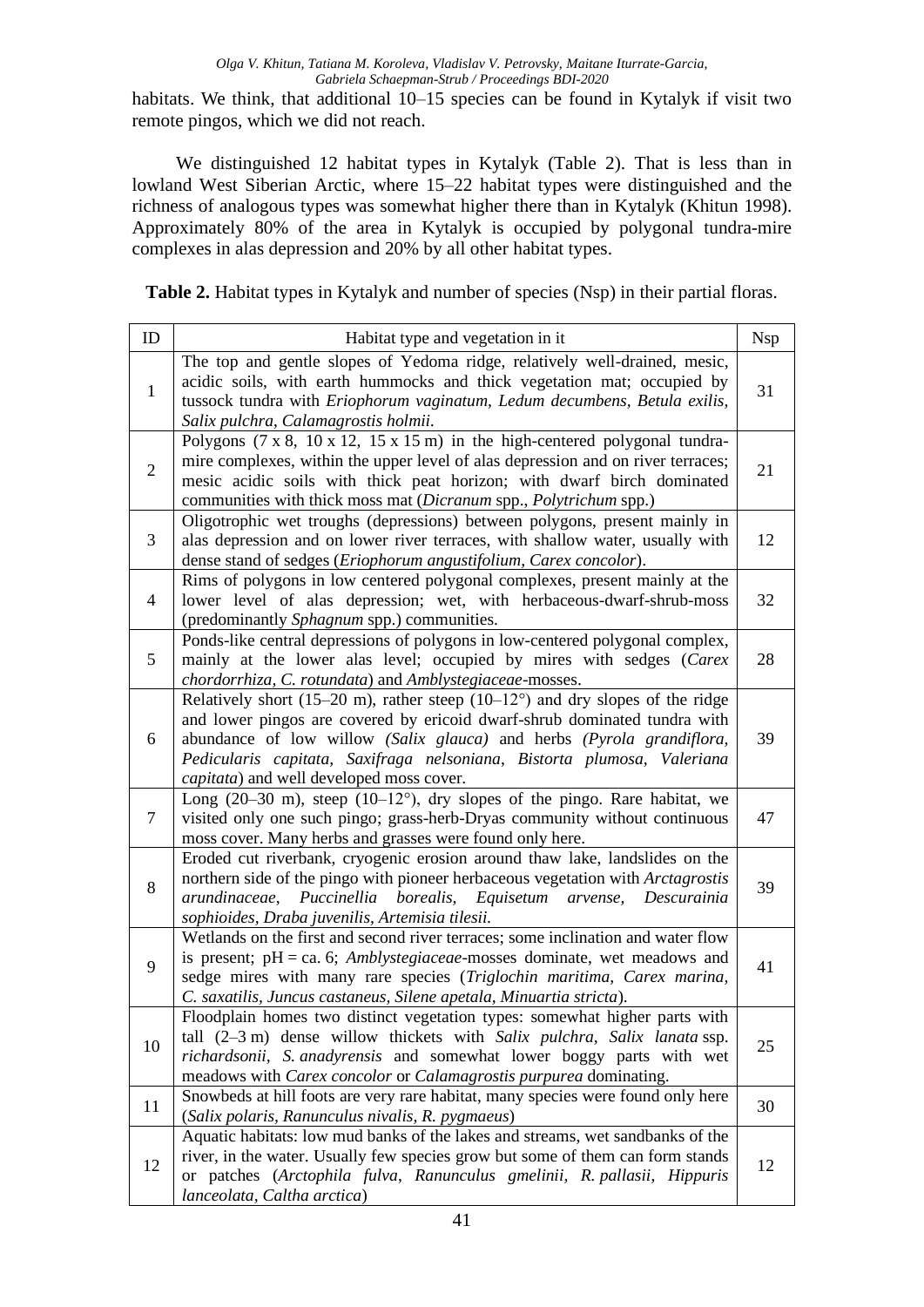*Annotated list of species found in Kytalyk in the summer of 2013* 

Local flora "Kytalyk" numbers 131 species from 66 genera and 28 families. Families are assembled in Engler system order, and within families, species are listed in an alphabetic order. Each species name is followed by activeness score (Latin numerals), comments, habitat types IDs as in Table 2 (Arabic numerals), latitudinal phytogeographic subgroup. Abbreviations for latitudinal groups and subgroups are the following:

the arctic group (A) includes three subgroups: A, arctic; MA, metaarctic; AA, arctic-alpine;

the hypoarctic group (HA) includes two subgroups: HA, hypoarctic, HAM, hypoarctic-montane;

the boreal group (B) includes B, boreal and AB, arctic-boreal subgroups.

Fam. Equisetaceae

1. *Equisetum arvense* L. III. Mostly on eroded surfaces. 7, 8. HA.

2. *E. variegatum* Schleich. ex F. Weber & D. Mohr. I. Rare. 9. HAM.

Fam. Sparganiaceae

3*. Sparganium hyperboreum* Laest. ex Beurl*.* II. Sporadically in little lakes. 12. AB. Fam. [Juncaginaceae](http://www.theplantlist.org/1.1/browse/A/Juncaginaceae/)

4. *Triglochin maritima* L. I. Rare. Not reported earlier for this part of the Arctic. 9. AB.

Fam. Poaceae

5. *Alopecurus alpinus* Vill. subsp. *borealis* (Trin.) Jurtz. II. Rather common. 7, 8. MA.

6. *Arctagrostis arundinaceae* (Trin.) Beal. III. Abundant on eroded surfaces. 7, 8. HAM.

7. *A. latifolia* (R. Br.) Griseb. III. Common, sparse. 1, 2, 6, 7, 8. AA.

8. *Arctophila fulva* (Trin.) Andersson. II. Rather rare, but abundant. 12. HA.

9. *Calamagrostis holmii* Lange. IV. Common and rather abundant. 1, 2, 4, 5, 6, 7, 8. MA.

10. *C. purpurea* (Trin.) Trin. [syn. *C. langsdorffii* (Link) Trin.]. II. Abundant. 10, 12. AB.

11. *Dupontia fisheri* R. Br. II. Common, but not abundant. 3, 5, 10. A.

12. *Elymus macrourus* (Turcz.) Tzvelev. I. Rare, solitary. 7. B.

13. *Festuca brachyphylla* Schult. et Schult. fil. II. Sporadically. 6, 7, 9. AA.

14. *Hierochloe pauciflora* R. Br*.* II. Sporadically. 4, 5. HA.

15. *Poa alpigena* (Blytt.) Lindm. subsp. *alpigena* [Syn. *Poa pratensis* L. subsp. *alpigena* (Lindm.) Hiitonen]. I. Rare. 7. HAM.

16. *P. alpigena* subsp*. colpodea* (Th. Fries) Jurtz. et Petrovsky [Syn. *Poa pratensis* subsp. *colpodea* (Th. Fr.) Tzvelev] II. Sporadically. 7, 8. MA.

17. *P. arctica* R. Br. III. Common, but not abundant. 1, 2, 4, 6, 7, 9, 10. AA.

18. *Puccinellia borealis* Swallen. I. Rare. 8. A.

19. *Trisetum spicatum* (L.) K. Richt. I. Rare, solitary. 7. AA.

Fam. Cyperaceae

20. *Carex bigelowii* Torr. ex Schwein*.* subsp*. arctisibirica* (Jurtz.) A. et D. Löve. IV. Common and rather abundant. 1, 2, 6, 7. MA.

21. *C. concolor* R. Br. [Syn. *Carex aquatilis* Wahlenb. subsp. *stans* (Drej.) Hult.]. IV. Very common and abundant species. 1, 3, 4, 5, 9, 12. MA

22. *C. chordorrhiza* Ehrh*.* II. Sporadically, can be abundant. 5, 9. AB.

23. *C. juncella* Th. Fries. I. Found once. 12. B.

24. *C. marina* Dew. [syn*. C. amblyorhyncha* V. Krecz.]. I. Rare. Solitary. 9. AA.

25. *C. rariflora* (Wahlenb.) Smith. I. Rare, not abundant. 9. MA.

26. *C. rotundata* Wahlenb. II. Rather common. 5, 9. HAM.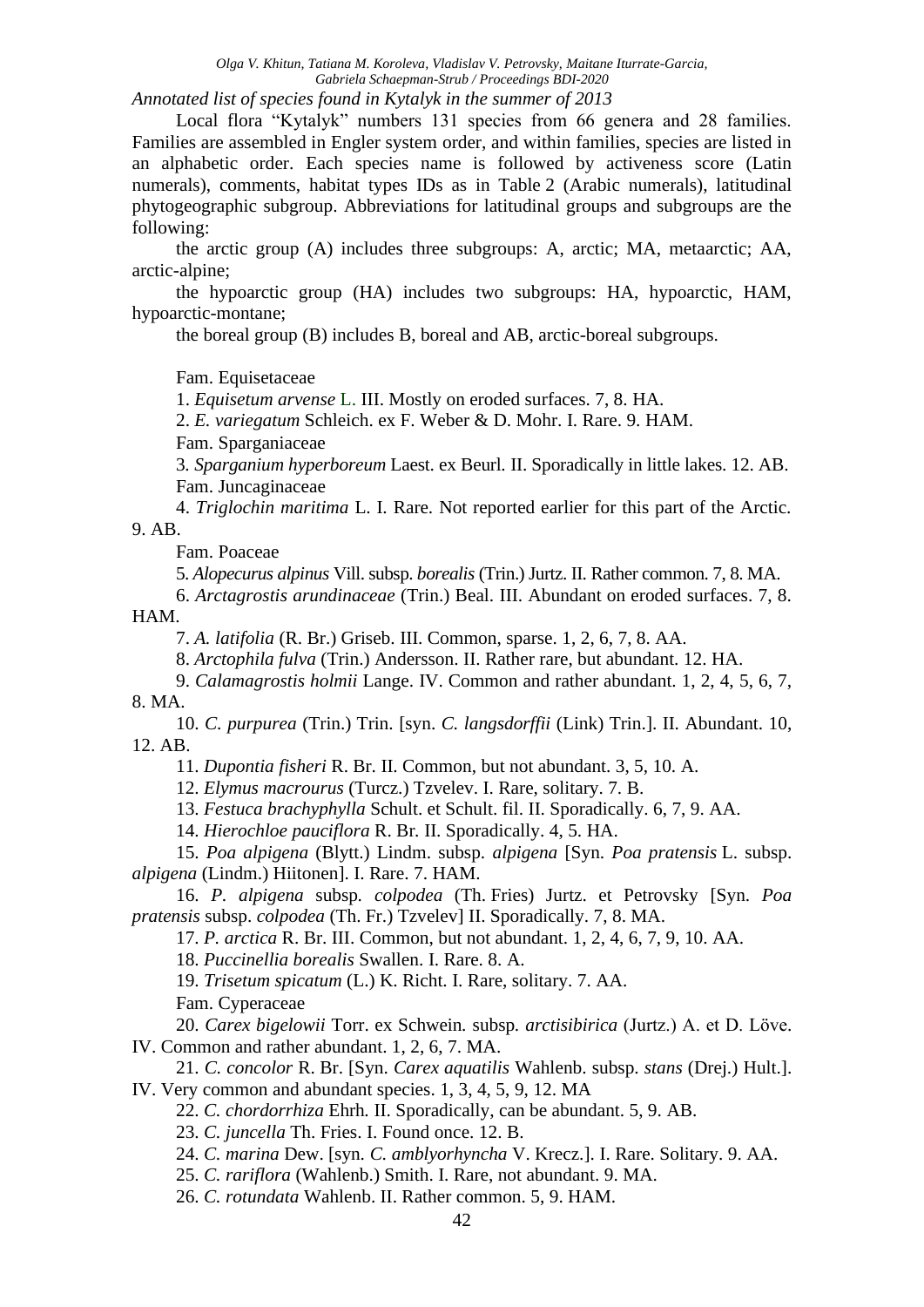27. *C. saxatilis* L. subsp. *laxa* (Trautv.) Kalela. I. Very rare. 9. HAM.

28. *C. vaginata* Tausch var. *vaginata* I. Rare. 6. HAM.

29. *Eriophorum angustifolium* Honck. IV. Common, abundant. 3, 5, 10, 12. AB.

30. *E. brachyantherum* Trautv. & C.A. Mey. I. Very rare, solitary. 9. HAM.

31. *E.* × *medium* Andersson. I. Rare. 5. HAM.

32. *Eriophorum russeolum* Fr. ex Hartm. subsp*. leiocarpum* M.S. Novos. II. Scattered. 3, 5. HA.

33. *E. scheuchzeri* Hoppe. I. Rare. 8. AA.

34. *E. vaginatum* L. IV. Common, abundant. 1, 2, 4, 6. AB.

Fam. Juncaceae

35. *Juncus castaneus* Smith*.* I. Very rare*.* 9. HAM.

36. *J. triglumis* L. I. Rare. 9. AA.

37. *Luzula cofusa* Lindb*.* II. Rather common.1, 2, 6, 7. AA.

38. *L. nivalis* (Laest.) Spreng*.* I. Rare. 6, 7. AA.

39. *L. tundricola* Gorodk. ex V. Vassil. I. Rather rare, solitary. 6, 7. MA.

40. *L. wahlenbergii* Rupr. II. Common, solitary. 3, 4. HA

Fam. Tofieldiaceae

41. *Tofieldia coccinea* Richardson. II. Scattered. 1, 6, 7. AA.

Fam*.* Salicaceae

42. *Salix boganidensis* Trautv. I. Very rare. 6. HA.

43. *S. fuscescens* Andersson. II. Common. 3, 4. AB.

44. *S. glauca* L*.* III. Common, abundant on slopes. 1, 2, 6, 7, 8, 10. HAM

45. *S. hastatа* L. II. Rather rare. 8, 11. AB.

46. *S. myrtilloides* L. I. Rare. 4. B.

47. *S. pulchra* Cham. IV. Common, often abundant. 1, 2, 3, 4, 6, 7, 8, 9, 10. HA.

48. *S. reptans* Rupr*.* I. Rare. 7. MA.

49. *Salix richardsonii* Hook. II. Rather common. 10. HA.

Fam*.* Betulaceae

50. *Alnus alnobetula* (Ehrh.) K. Koch subsp. *fruticosa* (Rupr.) Raus. [*Alnus fruticosa* Rupr.]. I. Found once. Probably introduced by humans. 6. AB.

51. *Betula nana* subsp. *exilis* (Sukaczev) Hultén]. V. Everywhere, except 12. HA. Fam. Polygonaceae

52. *Bistorta plumosa* (Small.) Greene. II. Rather common. 1, 6, 7. MA.

53. *B. vivipara* (L.) S.F. Gray. I. Rather rare. 7, 9. HAM.

54. *Aconogonon tripterocarpum* (A. Gray) Hara. I. Found once. 6. HA.

55. *Rumex arcticus* Trautv. II. Rather common, solitary. 4, 9, 11. HA.

Fam*.* Caryophyllaceae

56. *Cerastium jenisejense* Hult. I. Rare. 8, 11. HAM.

57. *C. maximum* L. II. Rare. 7. AB.

58. *C. regelii* Ostenf. I. Rare. 8. A.

59. *Minuartia rubella* (Wahlenb.) Hiern. I. Found once. 7. AA.

60. *M. stricta* (Sw.) Hiern. I. Found once. 9. HAM.

61. *Moehringia lateriflora* (L.) Fenzl. I. Rare. 10. AB.

62. *Silene uralensis* (Rupr.) Bocquet. [Syn. *Gastrolychnis apetala* (L.) Tolm. et Kozhan.] I. Rare. 9. AA.

63*. Stellaria ciliatocepala* Trautv. II. Rather common, solitary. 1, 6, 7, 8. HA.

64. *S. crassifolia* Ehrh. II. Rather rare. 9, 12. AB.

65. *S. peduncularis* Bunge. I. Rare. 8. AB.

66. *S. edwardsii* R. Br. I. Found once. 8. MA.

Fam. Ranunculaceae

67. *Caltha arctica* R. Br*.* II. Rather common. 3, 10, 12. MA.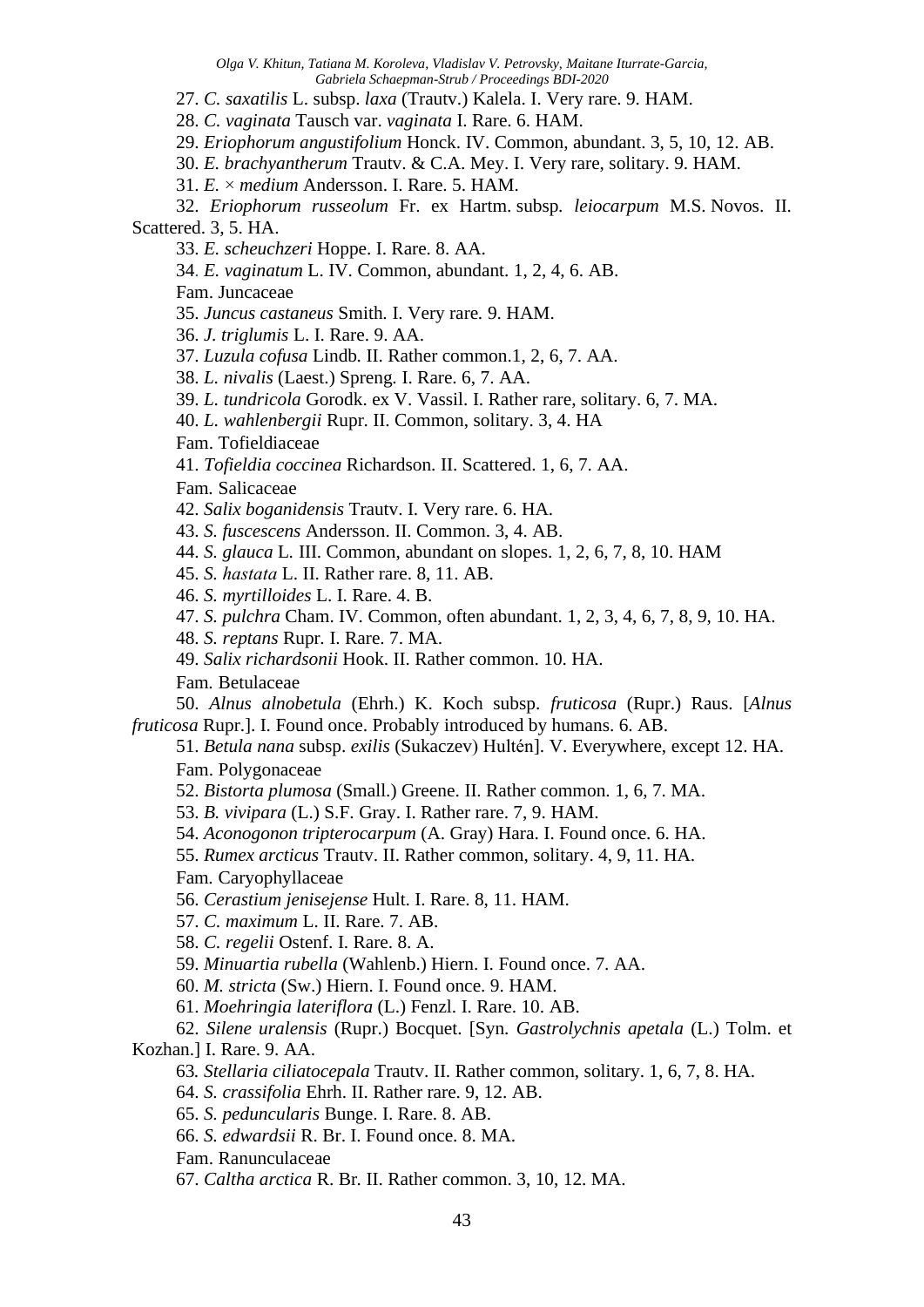68. *C. palustris* L. II. Rather rare. 5, 12. B.

69. *Delphinium chamissonis* G. Pritz. ex Walp. II. Rather common. 7, 8. MA.

70. *Ranunculus arcticus* Richardson [Syn*. R. pedatifidus* subsp. *affinis* (R. Br.) Hult.]. I. Rare. 7, 9. MA.

71. *R. gmelinii* DC. II. Sporadically, can be abundant. 12. AB.

72. *R. lapponicus* L. II. Sporadically. 4. AB.

73. *R. nivalis* L. I. Very rare. 11. MA.

74. *R. pallasii* Schlecht. II. Sporadically. 5, 12. A.

75. *R. pygmaeus* Wahlenb. I. Very rare. 11. A.

Fam. Papaveraceae

76. *Papaver lapponicum* (Tolm.) Nordh. subsp. *orientale* Tolm. I. Very rare. 7. MA. Fam. Brassicaceae

77*. Cardamine bellidifolia* L. I. Found once. 8. AA.

78 *C. praten*sis L. subsp. *angustifolia* (Hook.) O.E. Schulz. II. Sporadically. 9, 10. HA.

79*. Cochlearia arctica* Schlecht. I. Found once. 8. A.

80. *Draba hirta* L. I. Rather rare. 7, 8. HAM.

81. *D. juvenilis* Kom. II. More common than previous. 7, 8. HA.

82. *D. nivalis* Lilj. I. Found once. 7. A.

83. *Descurainia sophioide*s (Fisch. ex Hook) O.E. Schulz. I. Rare. 8. HA.

84*. Eutrema edwardsii* R. Br. I. Rare. 6*.* AA.

85. *Parrya nudicaulis* (L.) Regel*.* III. Common, not abundant. 1, 6, 7, 8. AA.

Fam. Saxifragaceae

86. *Chrysosplenium alternifolium* L. subsp. *sibiricum (*Ser. ex DC.) Hulten. II. Sporadically. 9, 10. AB.

87. *C. tetrandrum* (Lund ex Malmgr.) Th. Fries. I. Rare. 8. MA.

88. *Saxifraga cernua* L. III. Sporadically. 4, 5, 8. AA.

89. *S. folilosa* R. Br. III. Rather common. 3, 4, 5, 10. AA.

90. *S. hieracifolia* Waldst. et Kit. III. Common. 6, 7, 8, 9, 11. AA

91*. S. hirculus* L. II. Sporadically. 4, 5, 9. AB.

92. *S. nelsoniana* D. Don. III. Very common. 1, 4, 6, 7, 8, 9, 10. MA.

93. *S. radiata* Small. I. Rare. 9. HA.

Fam*.* Parnassiaceae

94. *Parnassia kotzebuei* Cham. et Schlech. I. Found once. 11. MA.

Fam. Rosaceae

95. *Comarum palustre* L. II. Sporadically. 3, 5, 9, 12. AB.

96. *Dryas punctata* Juz. III. Common. Abundant on slopes. 1, 6, 7. AA.

97. *Potentilla stipularis* L. I. Very rare. 7. HAM.

98. *Rubus chamaemorus* L. II. Rather rare. 2, 4. AB.

Fam. Empetraceae

99. *Empetrum nigrum* subsp. *subholarcticum* (V.N. Vassil.) Kuvaev. II. Common.

### 1, 2, 6, 7. AB.

Fam. Onagraceae

100. *Epilobium davuricum* Fisch. еx Hornem. I. Sporadically. 4, 5, 8, 9. HAM.

101. *E. palustre* L*.* II. Rather common. 5, 9, 10, 12*.* AB.

Fam. Hippuridaceae

102. *Hippuris lanceolata* Retz. II. Sporadically. 12. HA

103. *H. vulgaris* L. II. Sporadically. 12. AB.

Fam. Pyrolaceae

104. *Orthilia obtusata* (Turcz.) H. Hara. II. Sporadically. 1, 6. AB.

105. *Pyrola grandiflora* Radius. III. Common. 1, 2, 4, 6, 7, 10. AB.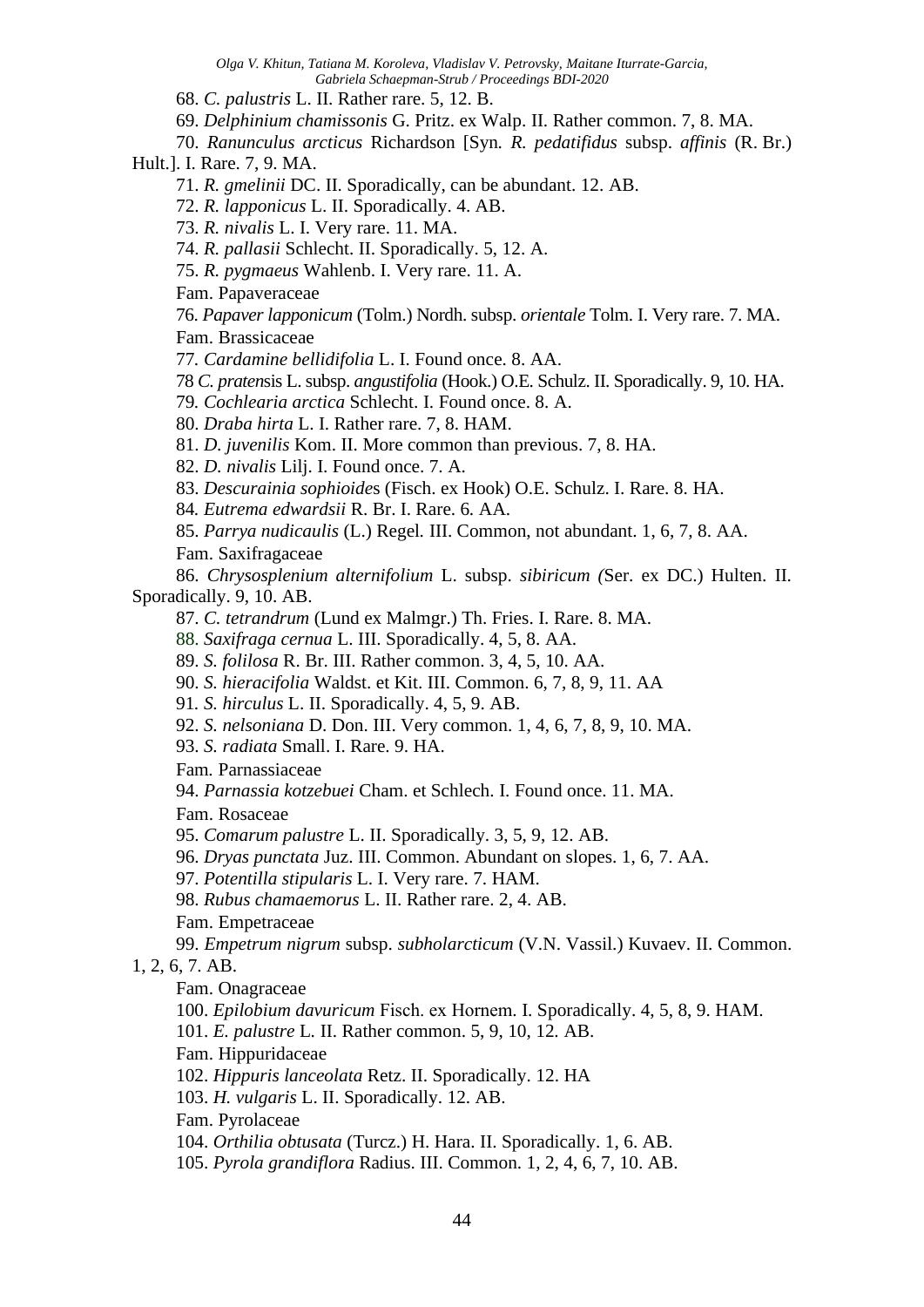Fam. Ericaceae

106. *Andromeda polifolia* L. subsp*. pumila* V. Vinogr*.* II. Sporadically. 2, 4, 5, 9. HAM.

107. *Arctous alpina* (L.) Niedenzu*.* II. Common. 6, 7. HAM.

108. *Cassiope tetragona* (L.) D. Don*.* II. Sporadically.1, 6. MA.

109. *Rhododendron tomentosum* Harmaja [Syn. *Ledum palustre* L. subsp. *decumbens* (Ait.) Hult. IV. Common, abundant. 1, 2, 4, 6, 7. HAM.

110. *Vaccinium uliginosum* L. subsp*. microphyllum* Lange. III. Rather common*.*  1, 2, 6, 7. HAM.

111. *V. vitis-idaea* L. subs*p. minus* (Lodd.) Hulten*.* IV*.* Common.1, 2, 4, 6, 7, 10. HAM. Fam*.* Primulaceae

112. *Androsace septentrionalis* L. I. Found once. 7. AB.

Fam. Polemoniaceae

113. *Polemonium acutiflorum* Willd. ex Roem. & Schult. III. Rather common. 5, 9, 10, 11, 12. HAM.

Fam. Orobanchaceae

114. *Pedicularis capitata* Adams. II. Rather rare. 6. MA.

115. *P. hirsuta* L*.* II. Rather rare. 6, 7. MA.

116. *P. labradorica* Wirsing. II. Rather rare. 4. HAM.

117. *P. langsdorffii* Fisch. ex Steven. I. Rare.6, 7. MA.

118. *P. lapponica* L. III. Common. 1, 2, 4, 6, 7. HAM.

119. *P. pennellii* Hultén. II. Rather rare. 3, 4, 5. HA.

120. *P. interior* (Hultén) Molau & D.F. Murray [Syn. *Pedicularis sudetica* subsp. *interior* (Hultén) Hultén]. III. Common but solitary. 1, 3, 4, 5, 8, 10, 11. HA.

121. *P. gymnostachya* (Trautv.) A.P. Khokhr. I. Rare. 7. HA.

Fam. Lentibulariaceae

122. *Utricularia intermedia* Hayne. I. Rare.5, 12. B.

123. *U. minor* L. I. Rare, but more often than previous. 12. B.

Fam. Adoxaceae

124. *Adoxa moschatellina* L. II. Sporadically. 7, 8, 10. B.

Fam. Valerianaceae

125. *Valeriana capitata* Pall. ex Link. III. Scattered. 1, 2, 4, 6, 7, 8, 9, 10. HAM.

Fam*.* Asteraceae

126. *Artemisia tilesii* Ledeb. II. Sporadically. 8. MA.

127. *Petasites frigidus* (L.) Fr. IV. Almost everywhere. 1, 2, 4, 6, 8, 9, 10, 11, 12. AB.

128. *Taraxacum longicorne* Dahlst. I. Very rare. 7. HA.

129. *Tephroseris integrifolia* subsp. *atropurpurea* (Ledeb.) B. Nord. II. Scattered. 1, 2, 6. MA.

130. *T. palustris* (L.) Rchb. I. Rare. 8. AB.

131. *Tripleurospermum hookeri* Sch. Bip. II. Sporadically. 8. A.

The set of the top 10 richest by the number of species families is the same in all four studied LFs, however the position of families in this set varies between localities. Naturally, absolute number of species in these families in two poor LFs (Kytalyk and Russkoe Ustie) is less, than in two richer floras (Chokurdakh and Cape Burulgin). That is especially notable in the *Poaceae* and *Cyperaceae* families, 35 and 24 species respectively in Chokurdakh, and 24 and 15 species in Kytalyk. Due to rarity of welldrained habitats, xerophylic species of grasses and sedges were totally absent in Kytalyk. For the same reason fam. *Asteraceae* is poorly represented, it is the third richest in Chokurdakh and only on the  $10<sup>th</sup>$  place in Kytalyk. Relatively bigger is the portion (but not the absolute number) of fam. *Salicaceae, Caryophyllaceae* and *Scrophulariaceae*.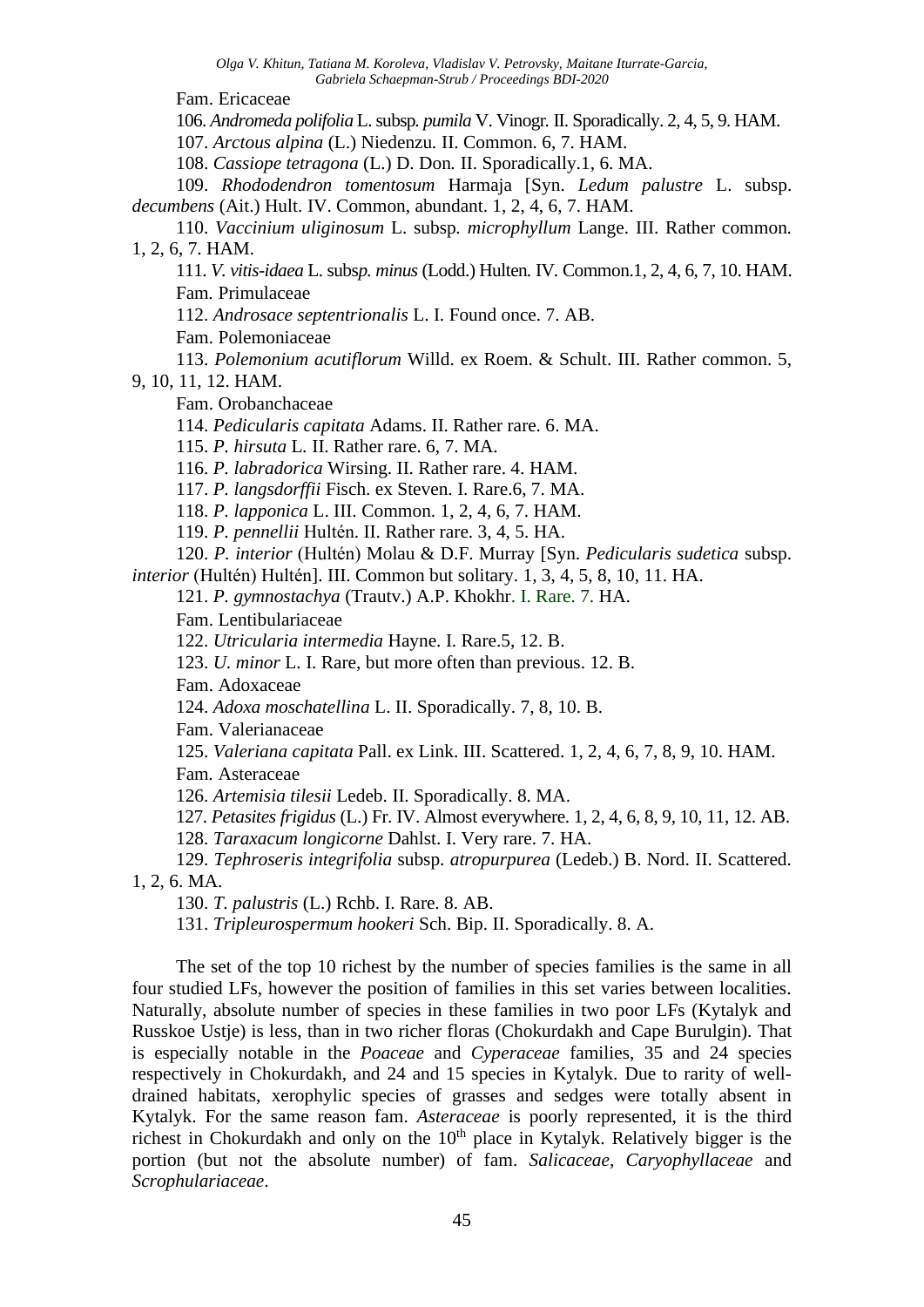Leading families in Kytalyk LF are the following: 1) *Poaceae* – 16 species; 2) *Cyperaceae* – 15; 3–4) *Caryophyllaceae* and *Salicaceae* – 10 species in each; 5) *Brassicaceae* – 9; 6–8) *Saxifragaceae, Ranunculaceae, Scrophulariaceae* – 8 species in each; 9–11) *Asteraceae, Juncaceae* and *Ericaceae* – 6 species in each. LF Kytalyk differs from neighboring floras by complete absence of families *Fabaceae, Lycopodiaceae, Gentianaceae*.

We did not find several very common species (*Huperzia arctica, Hierochloe alpina, Deschampsia borealis, Parnassia palustris, Astragalus alpinus*), which were present in other localities, although we were specifically looking for them. On the other hand, we found new and the northernmost for this region locations of several boreal and hypoarctic species (*Moehringia lateriflora, Salix myrtilloides, Alnus fruticosa, Polygonum tripterocarpum, Orthilia obtusata, Pedicularis pennellii, Utricularia intermedia, U. minor, Triglochin maritima*). The latter three species were not previously recorded in Yana-Indigirka region at all (Sekretareva 2004) *Parnassia kotzebuei* and *Pedicularis pennellii* are included in Yakutian Red Data Book (Dolinin 2001). The latter was absent in Chokurdakh, but other red-listed species (*Platanthera oligantha*  and *Vicia macrantha)* were found there.

Distribution of species according to the scores of activeness resemble the pattern, which we found in the West Siberian Arctic in subzones E and D (Khitun 1998). Non-active and low active (I and II) species are the most numerous groups (55 and 52 species), they comprise 82% of total LF. In Kytalyk, species with broader ecological tolerance (III–V) comprise 18% of total flora, in West Siberian Arctic their proportion is 14%. Only one species (*Betula exilis)* obtained score V, it was growing practically in all habitats, except aquatic. Interestingly, that although Kytalyk lies only 30 km NW from Chokurdakh, behaviour of certain species (which are not rare species in this region) is very different at these localities. For example, *Eriophorum vaginatum* is one of the most widespread species in Kytalyk, but occurs sporadically in Chokurdakh; the same about *Salix pulchra*; on opposite, *Salix boganidensis* and *Luzula nivalis* are common in Chokurdakh, but rare in Kytalyk. However, really rare species (score I), as a rule, are rare at both sites.

All latitudinal groups are almost equally represented in the flora of Kytalyk, with slightly prevailing arctic group (Table 3). This regularity was also found in more diverse floras of Chokurdakh and Burulgin, whereas in LF of Russkoe Ustje, which is located 80 km to the north from Kytalyk, the arctic group was more notably prevailing.

| Latitudinal<br>group | Kytalyk | Chokurdakh | Burulgin Cape | Russkoe Ustje |
|----------------------|---------|------------|---------------|---------------|
| Arctic               | 40      |            | 4 I           |               |
| Hypoarctic           | 33      |            | 30            | 28            |
| <b>Boreal</b>        |         |            | 29            |               |

**Table 3.** Proportion of species in various latitudinal groups in four local floras.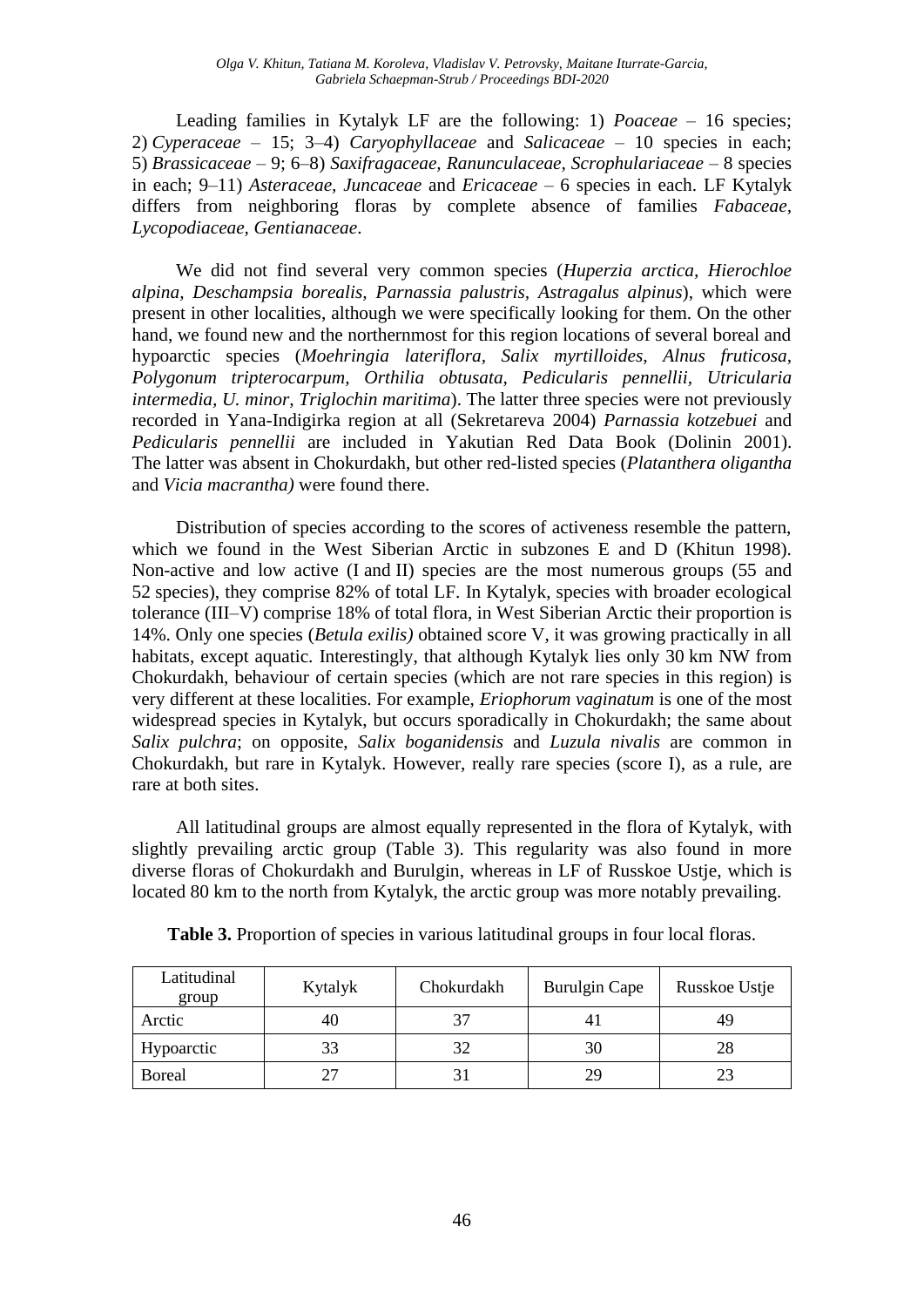## **Conclusion**

The LF of Kytalyk numbers 131 species, in spite of such paucity, it exhibits all the features typical for its region. It is representative of wet lowland areas in the low reaches of the Indigirka River. We discovered new, and the northernmost for this region, locations of several boreal and hypoarctic species (*Moehringia lateriflora, Salix myrtilloides, Alnus fruticosa, Polygonum tripterocarpum, Orthilia obtusata, Pedicularis pennellii, Utricularia intermedia, U. minor, Triglochin maritima*). Additionally, we found two endangered species (*Parnassia kotzebuei* and *Pedicularis pennellii*). The low diversity of flora is connected with poorly differentiated topography, wetland areas and shortage of slopes and well-drained surfaces. The main part of species diversity in this area is formed by rare stenotopic species with low abundance. Therefore, it is especially actual to maintain regular surveys and monitoring.

In Chokurdakh we carried out our survey 45 years after the first survey by Boch and Tzareva (1974). We recorded the presence of 57 previously unreported species and changes in the frequency of occurrence of 73 species (Koroleva et al. 2019). Analysis of these new species revealed an increased proportion of boreal species among them, besides many new boreal species are anthropochores. In Kytalyk there were no surveys previously. We did not record obviously introduced species. However, we can only speculate about the presence of a few alder shrubs on the ridge slope near the abandoned muskox coral, which was established there in late 1980's. It is possible that seeds arrived with the forage; but it is also possible that the alder spread naturally as there is plenty of alder on the banks of the Indigirka.

According to the species composition of this LF, it belongs to East-Siberian hypoarctic floras. The almost equal proportions of arctic and non-arctic latitudinal groups in this flora confirm its hypoarctic position. In the East Siberian Arctic, in contrast to the West Siberian, bioclimatic subzones distribution is uneven. In some areas, subzone E exists as a very narrow stripe and forest-tundra rapidly transfers into subzone D. That is connected with the high degree of continentality of the climate, which makes it unfavorable for shrubs to grow on watersheds. However, along rivers tall willow and alder thicket spread far to the north. Sharp changes of climatic conditions and vegetation was shown along the 110 km longitudinal transect in the lower reaches of the Kolyma River, there the zonal vegetation changed from northern forest-tundra via very narrow belts of subzones E and D to subzone C (Koroleva and Petrovsky 2000). Similar changes in the Indigirka lower reaches occurred along a *ca*. 200 km profile. By comparison: in Yamal and Taymyr, similar zonal changes occur along a *ca.* 700 km transect. Therefore, it is difficult to determine the zonal position of any site in the Indigirka-Kolyma region. Analyzing the proportions of latitudinal elements, taking into account that in partial floras of wetlands boreal features are more expressed, and looking at the vegetation on the hills (tussock tundra with abundant ericoid dwarf-shrubs) we confirm the position of this locality in subzone D.

### **Acknowledgements**

The field study was supported by the University Research Priority Program on Global Change and Biodiversity of the University of Zurich (URPP-GCB). The analytical part was done in the frames of Komarov Botanical Institute research theme АААА-А19-119030690002-5.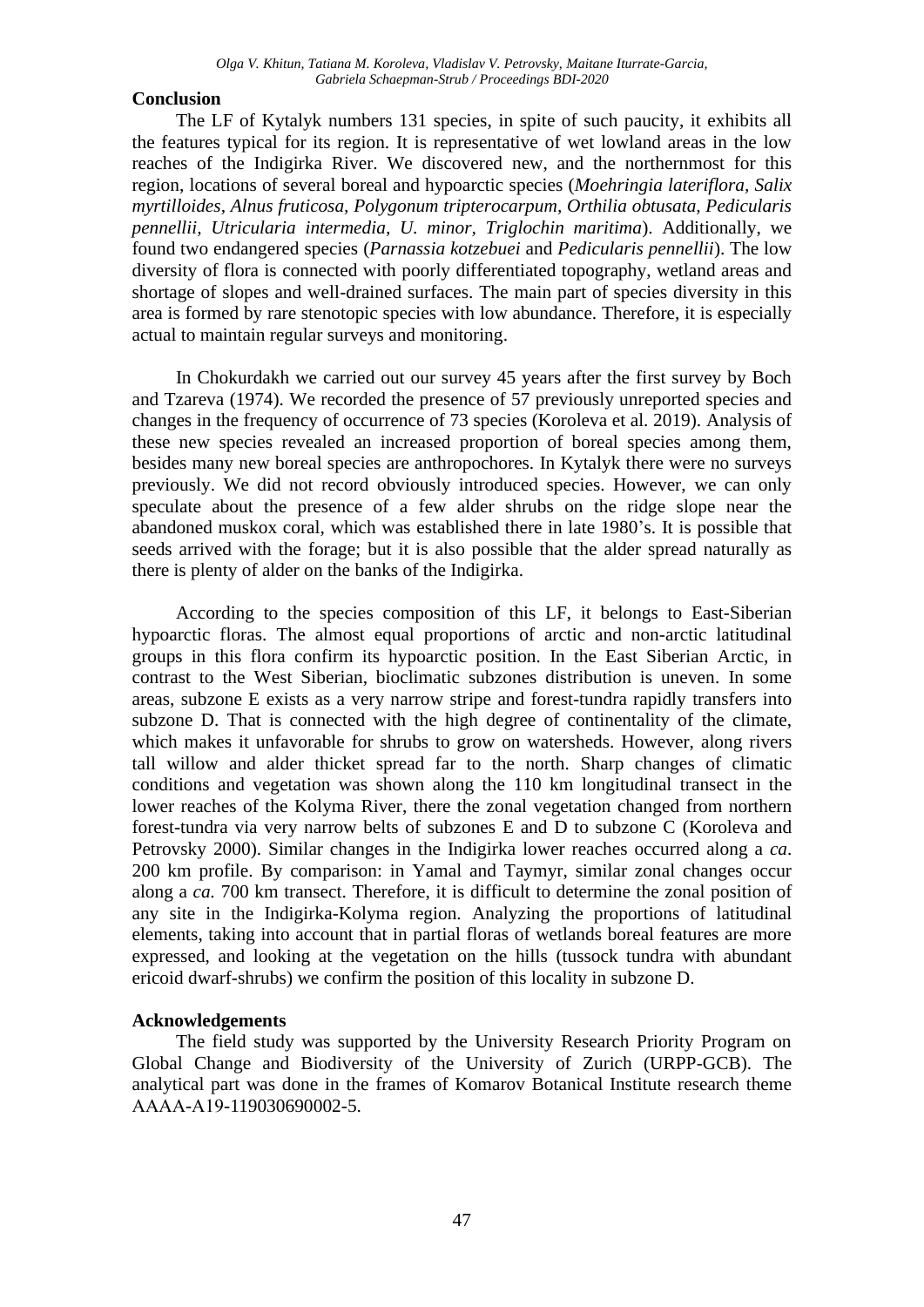### **References**

- Boch MS, Tzareva VT (1974) K flore nizoviev reki Indigirki (v predelakh tundrovoi zonu) [About the flora of the lower reaches of the Indigirka River (within the tundra zone]. Botanicheskii Zhurnal 59 (6): 839–849 [in Russian].
- CAVM Team (2003). Circumpolar Arctic Vegetation Map. Scale 1:7 500 000. U.S. Fish and Wildlife service, Anchorage, Alaska.
- De Klerk P, Teltewskoi A, Theuerkauf M, Joosten H (2014) Vegetation patterns, pollen deposition and distribution of non-pollen palynomorphs in an ice-wedge polygon near Kytalyk (NE Siberia), with some remarks on Arctic pollen morphology. Polar Biology 37: 1393–1412.
- Dolinin IN (Ed.) (2001) Krasnaya kniga Respubliki Sakha (Yakutia). Tom 1: Redkie i nakhodyashchiesya pod ugrozoi ischeznoveniya vidy rastenii i gribov [The Red Data Book of the Republic Sakha (Yakutia). Vol. 1: Rare and Endangered Species of Plants and Fungi]. Ministry of Nature Conservation of Republic Sakha (Yakutia), Yakutsk, 256 pp. [in Russian].
- Egorova AA, Vasiljeva II, Stepanova NA, Fesko NN (1991) Flora tundrovoi zony Yakutii [Flora of the tundra zone of Yakutia]. Academy of Sciences of the USSR, Siberian Branch, Yakutian Scientific Center, Yakutsk, 186 pp. [in Russian].
- Elven R (Ed.) (2007) Annotated Checklist of the Panarctic Flora (PAF) Vascular Plants [http://panarcticflora.org](http://panarcticflora.org/) [Accessed on 30.07.2020]
- Iturrate-Garcia M, O'Brien MJ, Khitun O, Abiven S, Niklaus PA, Schaepman-Strub G (2016) Interactive effects between plant functional types and soil factors on tundra species diversity and community composition. Ecology and Evolution 6 (22): 8126–8137. [https://doi.org/10.1002/ece3.2548.](https://doi.org/10.1002/ece3.2548)
- Gavrilova MK (1998) Klimaty kholodnykh regionov zemli [Climates of the Earth's cold regions]. Russian Academy of Science, Siberian Branch, Permafrost Institute, Yakutsk, 206 pp. [in Russian].
- Khitun OV (1998) Sravnitelnui analiz lokalnukh i partzialnukh flor v dvukh podzonakh zapadnosibirskoi Arktiki (Tazovskii i Gydanskii poluostrova) [Comparative analysis of local and partial floras in two subzones of West Siberian Arctic (Tazovsky and Gydansky peninsulas)]. In: Yurtsev BA (Ed.) Study of biodiversity by the methods of comparative floristics. Nauka, Saint-Petersburg, 173–201 [in Russian].
- Khitun OV, Schaepman-Strub G, Iturrate-Garcia M (2014) Lokalnaya flora okrestnostei statzionara Kytalyk (Respublika Sakha) [Local flora of the surroundings of Kytalyk station (Republic Sakha)]. In: Baranova OG, Litvinskaya SA (Eds) Comparative Floristics: Analysis of plant species diversity. Problems, Prospects. X International Workshop on Comparative Floristics, Krasnodar, April 2014. Kuban State University Press, Krasnodar, 216–222 [in Russian].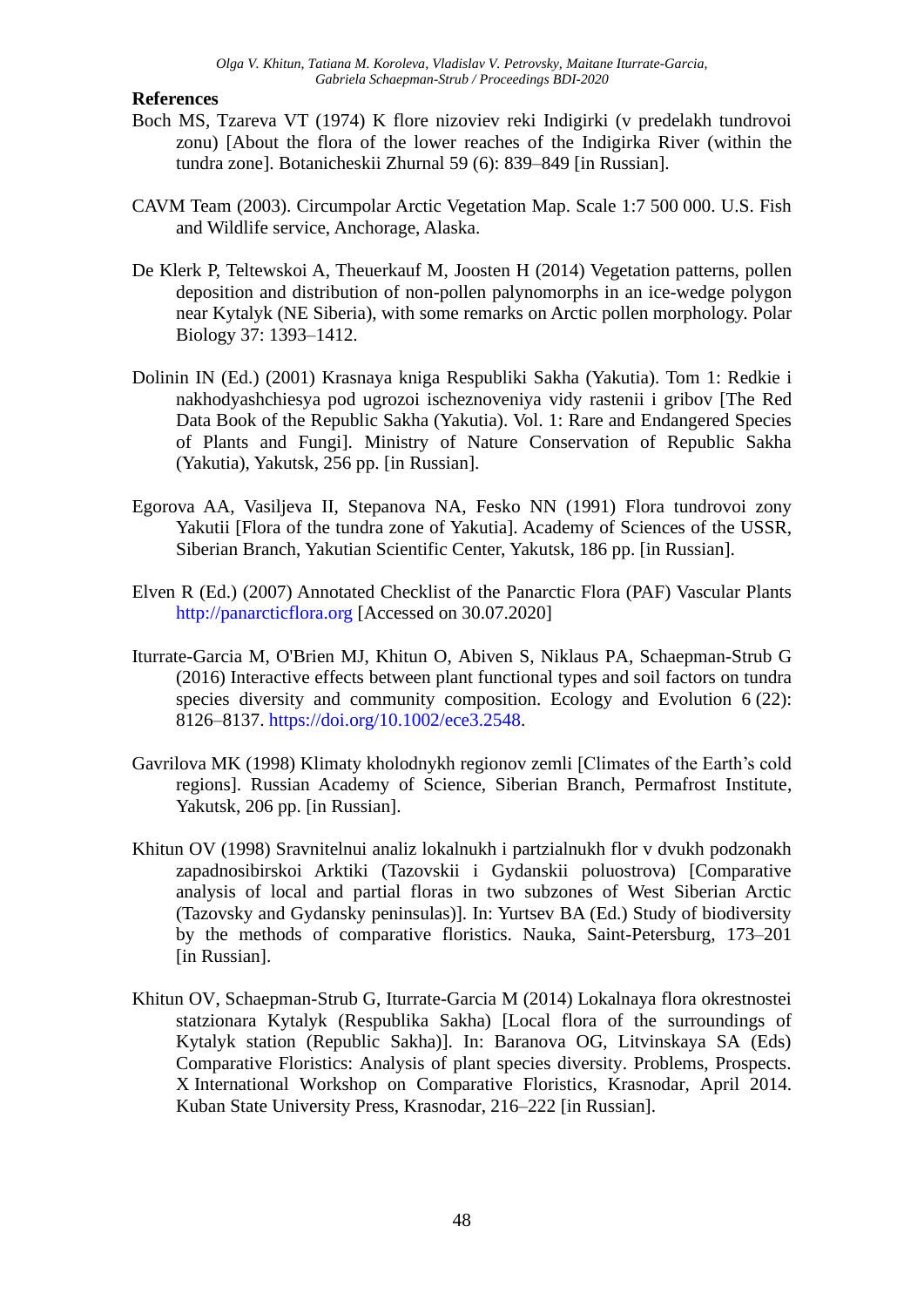- Khitun OV, Koroleva TM, Chinenko SV, Petrovsky VV, Pospelova EB, Pospelov IN, Zverev AA (2016) Application of local floras for floristic subdivision and monitoring of vascular plants diversity in the Russian Arctic. Arctic Science 2 (3): 103–126. [https://doi.org/10.1139/as-2015-0010.](https://doi.org/10.1139/as-2015-0010)
- Khitun OV, Chinenko SV, Zverev AA, Koroleva TM, Petrovsky VV, Pospelov IN, Pospelova EB (2018) Gradients of Taxonomic Diversity among Local Floras in the Russian Arctic. In: Tretyakova AS, Veselkin DV (Eds) Fourth International Scientific Conference Ecology and Geography of Plants and Plant Communities. KnE Life Sciences, 80–87. [https://doi.org/10.18502/kls.v4i7.3224.](https://doi.org/10.18502/kls.v4i7.3224)
- Koroleva TM, Petrovsky VV (2000) Floristicheskie izmeneniya v sostave sosudistykh rastenii na shirotnom profile v nizovjyakh reki Kolymy [Floristic changes in the vascular species composition along the latitudinal profile in the Kolyma River low reaches]. Botanicheskii Zhurnal 85 (10): 15–38 [in Russian].
- Koroleva TM, Gogoleva PA, Petrovsky VV, Zverev AA, Troeva EI (2019) Monitoring lokalnoi flory v okrestnostyakh poselka Chokurdakh (severo-vostok Yakutii) [Monitoring of local flora in vicinity of Chokurdakh village (Northeastern Yakutia)]. Botanicheskii Zhurnal 104 (9): 32–66 [in Russian].
- POWO (2019) Plants of the World Online. Facilitated by the Royal Botanic Gardens, Kew. [http://www.plantsoftheworldonline.org](http://www.plantsoftheworldonline.org/) [Accessed on 02.10.2020]
- Schirrmeister L, Pestryakova L, Wetterich S, Tumskoy V (Eds) (2012) Joint Russian-German Polygon Project: East Siberia 2011–2014. The expedition Kytalyk 2011. Reports on Polar and Marine Research 653: 1–116.
- Sekretareva NA (2004) Sosudistye rasteniya Rossiiskoi Arktiki i sopredelnykh territorii [The Vascular Plants of the Russian Arctic and Adjacent Territories]. KMK-Press, Moscow, 129 pp. [in Russian].
- van Huissteden J, Maximov TC, Dolman AJ (2005) High methane flux from an arctic floodplain (Indigirka lowlands, eastern Siberia). Journal of geophysical research 110: G02002. [https://doi.org/10.1029/2005JG000010.](https://doi.org/10.1029/2005JG000010)
- Walker DA, Alsos IG, Bay C, Boulanger-Lapointe, Breen AL, Bűltmann H, Christensen T, Damgaard C, Daniëls FJA, Hennekens S, Raynolds M, Le Roux PC, Luoto M, Pellissier L, Peet RK, Schmidt NM, Stewart L, Virtanen R, Yoccoz NG, Wisz MS (2013) Rescuing valuable Arctic vegetation data for biodiversity models, ecosystem models and a panarctic vegetation classification. Arctic 66 (1): 133–137. [https://doi.org/10.14430/arctic4281.](https://doi.org/10.14430/arctic4281)
- Yurtsev BA (1968) Flora Suntar-Khayata. [Flora of Suntar-Khayata]. Nauka, Leningrad, 235 pp. [in Russian].
- Yurtsev BA (1987) Flora kak bazovoe ponyatie floristiki: soderzhanie, podkhody k izucheniyu [Flora as a basal concept of floristics: content, approaches to study]. In: Yurtsev BA (Ed.) Theoretical and Methodical Problems of Comparative Floristics. Nauka, Leningrad, 13–28 [in Russian].